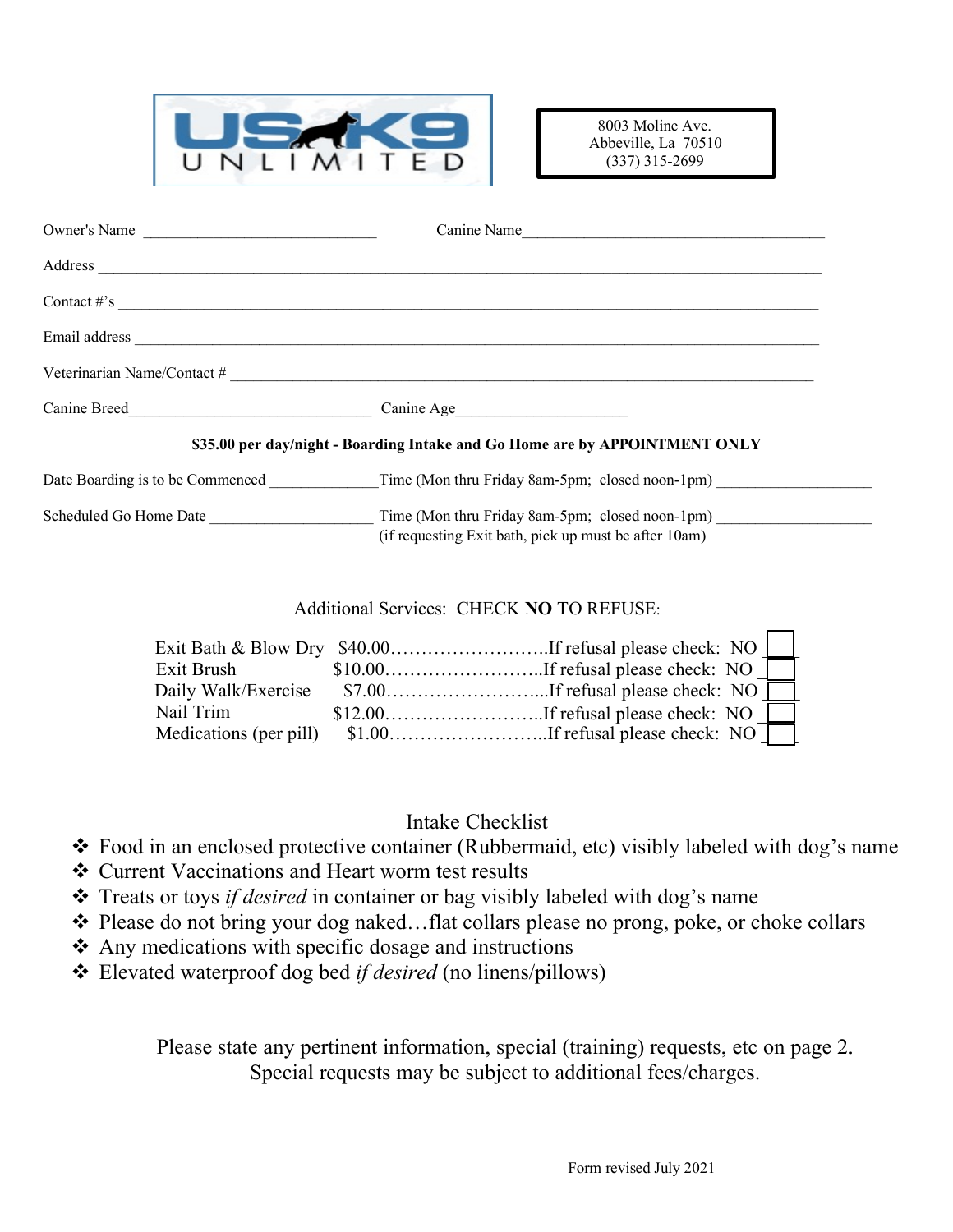Comments, Info, Requests:

This Agreement entered into between US K9 Unlimited, LLC., and above listed "Owner" whereby the parties hereby agree to board the animal(s) as set forth in the information section of this agreement, which is incorporated fully herein. US K9 Unlimited, LLC., will provide care and feeding of the animal(s) in the normal course. Said care and feeding shall be limited to normal, daily requirements for a healthy animal including shelter, food, water, and normal exercise opportunity.

Nothing contained herein shall be construed as to require US K9 Unlimited to be responsible for any injury, illness, loss, theft, or any damage to the animal(s) which caused by any force or occurrence other than the direct negligence and/or actions of US K9 Unlimited.

The Customer hereby certifies that the animal(s) being boarded are/is in good health, free of all contagious diseases and parasites and requires no medications or other special treatment other than as specifically agreed to between the parties in writing. As such, US K9 Unlimited will have no responsibility for medical care or attention for the  $\frac{1}{2}$  animal(s). Notwithstanding the above, in the event the animal(s) should contract any illness or suffer any injury, US K9 Unlimited will immediately notify the parties above and/or the veterinarian listed in the information section of the agreement.

In the event that veterinary care is required, the customer agrees that all costs for said veterinary care shall be solely at the expense of the customer and shall indemnify US K9 Unlimited from any and all claims and charges which may result from the rendering of securing necessary veterinary care. In the event that emergency care or treatment of the